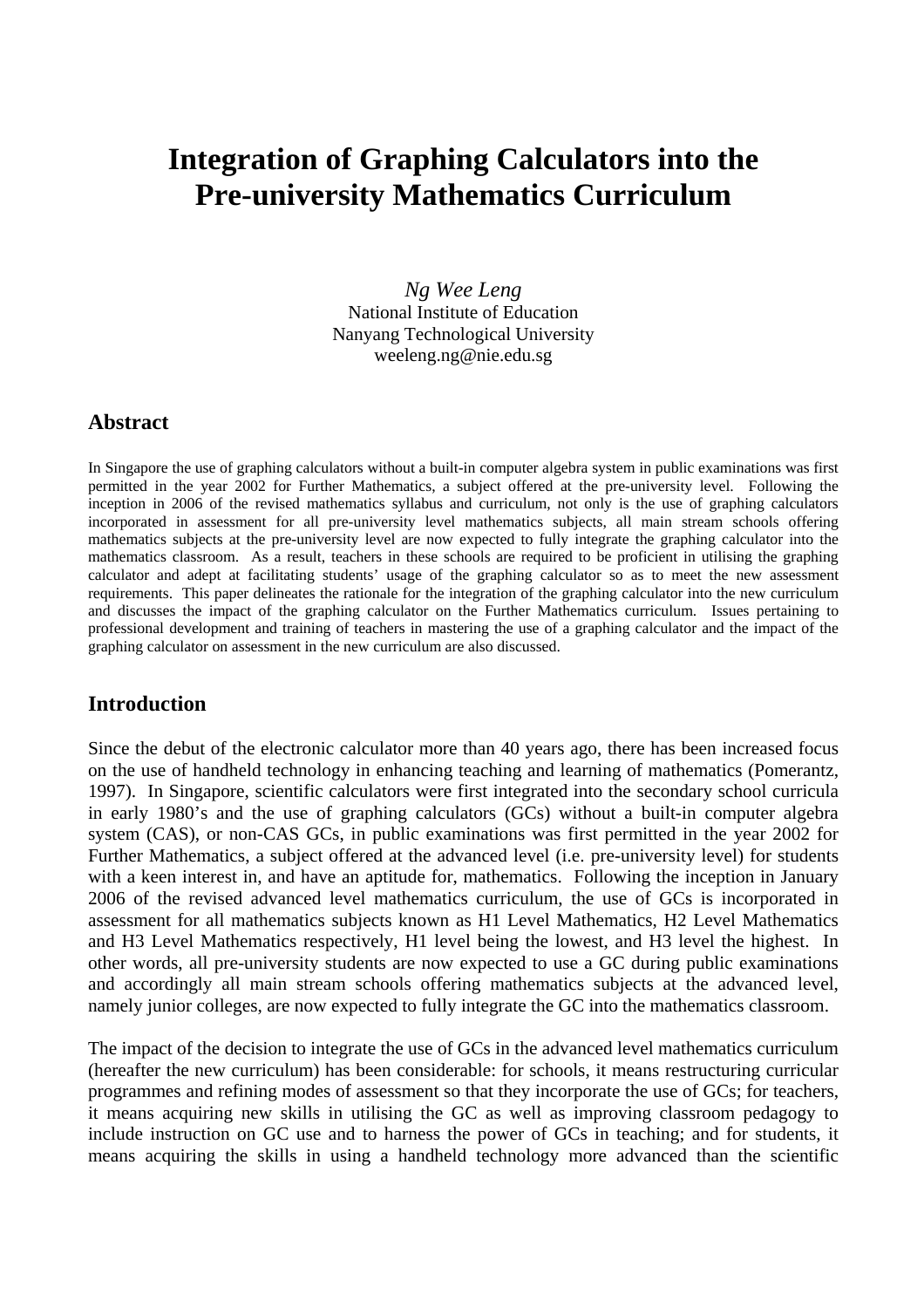calculator, with which they are so familiar, in addition to mastering new concepts and skills in mathematics and integrating the two sets of skills so as to enhance problem solving especially during assessment.

The changes that school leaders, curriculum planners, teachers and students need to manage for successful integration of GCs into the curriculum clearly bring a number of challenges along with them. Against this backdrop, this paper shall begin with a delineation of the rationale for the integration of the GC into the new curriculum. A brief discussion on the impact of GC integration on the Further Mathematics curriculum will follow, since the move to allow the use of GC in Further Mathematics is a stepping-stone to making GC use an integral part of the new curriculum. As teachers play a crucial and pivotal role in the successful implementation of a GC-infused curriculum to bring benefits to students in the mathematics classroom, we shall also discuss the professional development and training of teachers in the acquisition of GC skills and the pedagogy of using GC in teaching and learning mathematics. Lastly, the impact of the GC on assessment in the new curriculum will be discussed.

## **Rationale for Integrating the GC into the Curriculum**

One of the main emphases of the advanced level mathematics curriculum has been the acquisition and application of mathematical concepts and skills. While the new curriculum continues to emphasise this, there is now an even greater focus on the development of students' abilities to conjecture, discover, reason and communicate mathematics with the aid of technological tools, in particular the GC. More precisely, through integrating the GC into the new curriculum, it is hoped that the following objectives can be achieved:

## **(1) Allow students access to a wider range of problems.**

Though non-CAS GCs cannot perform symbolic manipulations and computations, they are capable of performing a wide range of complex numerical computations such as numeric integration, solving of equations numerically and matrix operations. With each student equipped with a portable and powerful device such as the GC, a wide range of problems can now be discussed in the classroom and be included in assessment. Indeed, students can now deal with problems such as those which involve computing definite integrals of functions whose integral is not expressible in closed form or those which require solving of higher order polynomial equations. This will in turn open up greater teaching opportunities and expand students' learning horizon through more realistic applications and activities.

#### **(2) Allow students more time on mathematical investigation, thinking, reflection and making inferences through exploratory work and experiments**

In the new curriculum students will learn to work collaboratively with others in exploratory work and experiments with the aid of the GC, share ideas and discuss their findings. They will also learn to pose problems, to communicate the solutions mathematically, and to discuss alternative solutions. Using the GC in the classroom thus creates opportunities for students to engage in active learning. It also allows student to learn mathematics in more practical and meaningful contexts. As the GC enables students to execute routine computations and procedures quickly and accurately, students can spend more time on investigating mathematical concepts, observing patterns and making inferences. For instance, in solving problems such as the one below, students can, with the aid of a GC, examine the behaviour of the given function by graphing it for different values of *k* with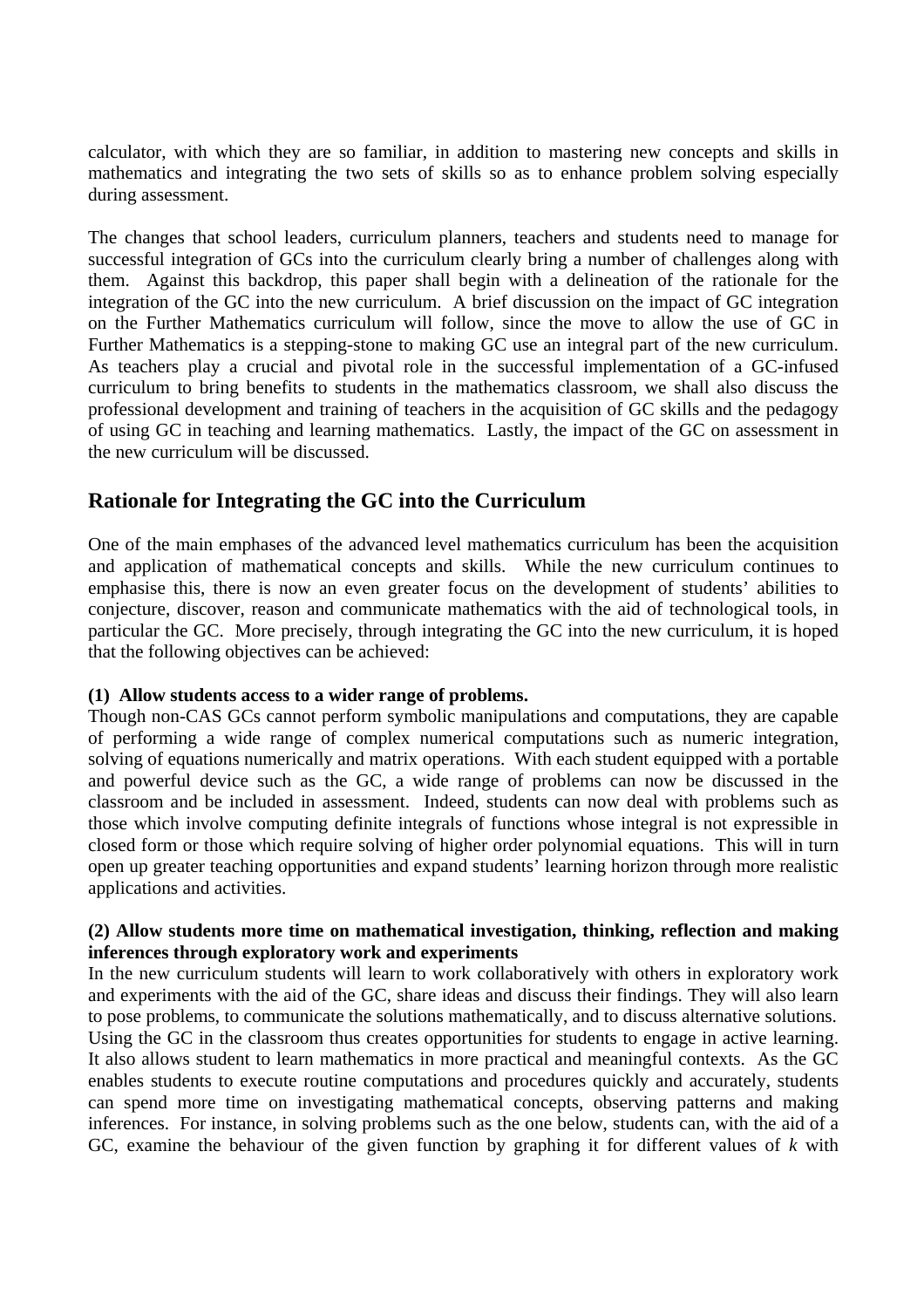relative ease, thus allowing them more time to think and reflect on their discovery, make conjectures and verify their conjectures (Ng, 2006d).

## **Example 1**

A function *f* is given by  $f(x) = \frac{kx+1}{x+2}$  $f(x) = \frac{kx+1}{x+2}$  where *k* is a real number. Find the set of values of *k* for which the function *f* is monotonically decreasing in the interval  $(1, \infty)$  and is such that  $f(x)$  is not negative for some  $x \in (1, \infty)$ .

## **(3) Allow students to make connections between algebraic and geometric ideas**

With the aid of the GC, mathematical concepts such as differentiation and integration which are often dealt with analytically can now be introduced in a more visual manner as the GC can be used to provide visualisation of the concepts in the form of graphs. Indeed, the behaviour of a function can be better understood as students, equipped with a GC, move between numerical, graphical and algebraic representations of the function by simply switching between screens. It is noteworthy that in a study by Ruthven (1990) in which the results of students that had access to a GC and those who did not through a two-year course were compared, it was found that those who used the GC regularly performed significantly better in linking the algebraic and graphical representations of a given function.

Wheatley (1997) argues that the distinction between good and poor problem solvers is the extent to which they utilise visual methods in the problem solving process. Indeed, the ability to utilise the graphing functions of the calculator to visualise problems and to make connections between different representations of a mathematical concept enhances one's problem-solving skills. To elucidate this point, we consider the example below:

**Example 2** Prove that 4  $4^{4}$   $(a+b)^4$  $\frac{1}{2} \geq \left(\frac{a+b}{2}\right)$  $\left(\frac{a+b}{2}\right)$ ⎝  $\frac{a^4 + b^4}{2} \ge \left(\frac{a+b}{2}\right)^4$  for all  $a > 0$  and  $b > 0$ .

As illustrated by Ng (2006d), without the aid of any technological tools, students would be inclined to prove the above inequality algebraically, perhaps by factorising 4  $4^{4}$   $(a+b)^4$  $\frac{1}{2} - \left(\frac{a+b}{2}\right)$  $\left(\frac{a+b}{2}\right)$ ⎝  $\left(\frac{a^4 + b^4}{2}\right)^4$  -  $\left(\frac{a+b}{2}\right)^4$  into a product of non-negative factors, namely  $\frac{1}{\sqrt{a^2 + 10ab + 7b^2}}(a-b)^2$ 16  $\frac{1}{2}(7a^2+10ab+7b^2)(a-b)^2$ . With access to a GC, students could adopt a more graphical and geometrical approach to solving this problem by considering the behaviour of the function given by  $y = x^4$ . The desired inequality follows readily from the convexity of the function  $y = x^4$ . Such an approach also allows students to generalise the result by considering a similar property for other convex functions.

## **(5) Enhance students' problem solving skills**

Problem solving is the crux of the Mathematics curriculum in Singapore and it is therefore integral that students learn to utilise the GC at each stage of the problem solving process in order to fully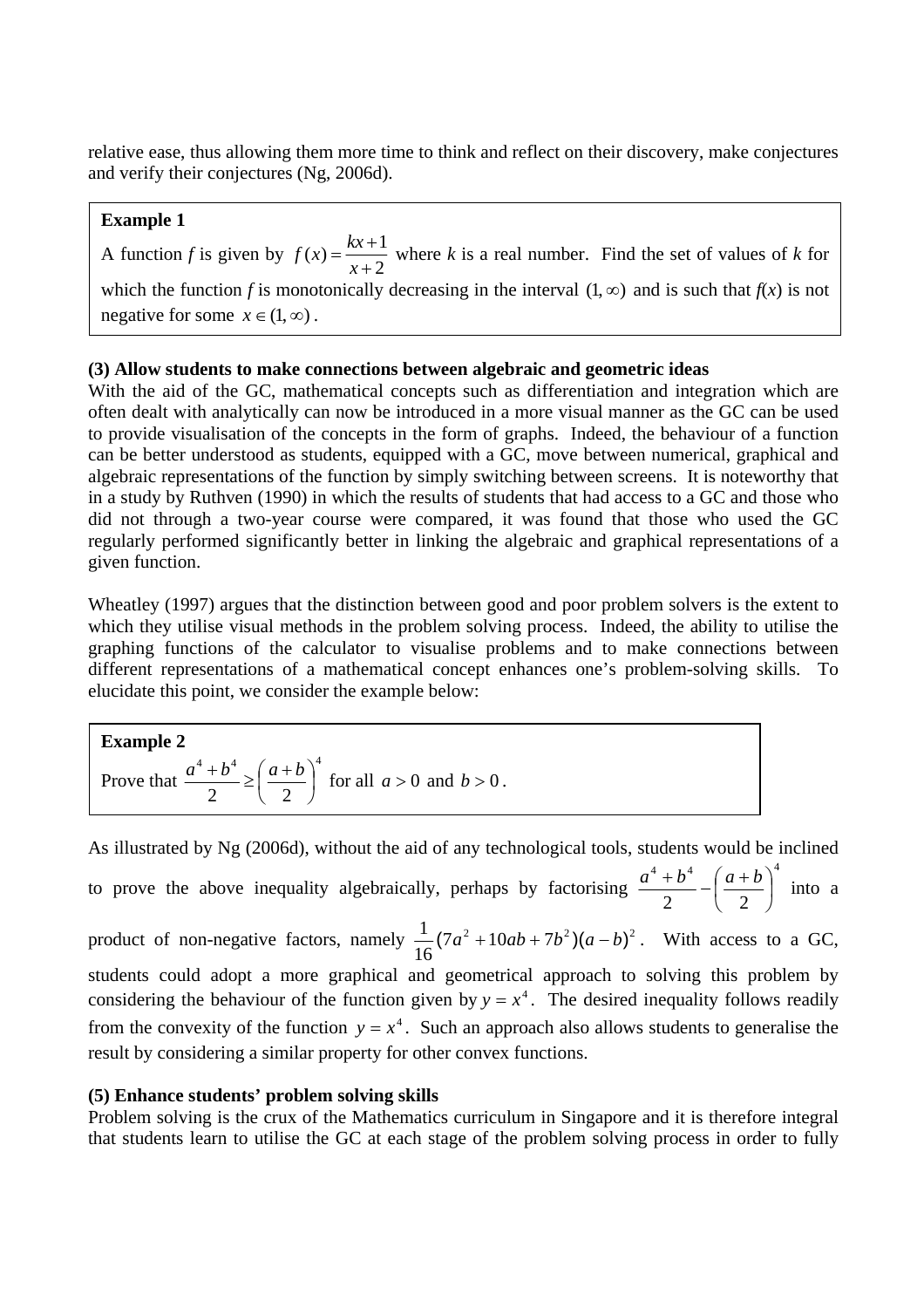harness its capabilities. Having access to a GC allows students to examine various cases of a problem situation in a way that is both speedy and precise. It also provides a means for students to identify patterns and relationships between variables, information from which they may generate possible solution methods and strategies to solve the problem. Precious time that has been formerly devoted to tedious paper-and-pencil computations can now be redirected to the development of problem solving strategies and thinking skills. The GC also enables students to check and edit errors with considerable ease.

A number of researchers have explored the role of the GC in problem solving, the benefits it affords and the difficulties that may arise in its usage (e.g. Kendal and Stacey, 1999; Hong, Toham and Kiernan, 2000). More recently, Katsberg and Leatham (2005) investigated the success of GC usage in problem solving and have found that it depends on a number of factors. At the basic level, students need to have access to GCs and learn concepts through classroom pedagogy that successfully integrates GC use. The extent to which the technology is integrated into curriculum also plays an important role in the success of problem solving using GCs. In addition, students' response and approach to problem solving using the GC is dependent on the pedagogy with which they are taught.

The importance of pedagogy in integrating the GC into the classroom was also demonstrated in a study by Kendal and Stacey (1999) where the pedagogical approaches of three teachers in the instruction of calculus to Year 11 students were examined. It was found that students of the teacher who utilised an interactive problem solving approach and placed greater emphasis on the links between different representations with the aid of the GC demonstrated improved discernment when using the GC during assessment. There was also an observable reduction in conceptual error when compared to the students who were taught by the other two teachers, one of which emphasised calculator and algebraic approaches in a parallel manner, while the other focused on the utilisation of the GC for its graphing functions.

In a nutshell, merely instructing students in the use of a GC does not provide sufficient experience that allows them to develop effective problem solving skills using the GC. Teachers therefore have the responsibility to acquire the necessary GC skills and develop the pedagogy of using the GC in teaching and learning that allows them to impart these skills to their students. In a later section we will discuss the training of teachers in the effective integration of GC into mathematics teaching.

## **Impact of Integration of the GC into the Further Mathematics Curriculum**

As aforementioned, the use of GCs in public examinations was first permitted in 2002 for Further Mathematics, a subject taken by students with a keen interest in, or who have an aptitude for, mathematics. Though GCs were allowed for use in the public examination it was made clear to the junior colleges that the use of GCs in examinations was not expected in the sense that examination questions would be "GC-neutral," i.e. the questions would be designed in such as a way that candidates who did not have access to a GC would not be disadvantaged. This move was in a way an interim measure, in the Education Ministry's plan to implement a GC-infused curriculum, so as to allay anxiety of the students and teachers in having to master the use of a GC and at the same time provide the junior colleges some lead time in getting ready for the comprehensive implementation of a GC integrated curriculum in 2006. As a result, though the top rung junior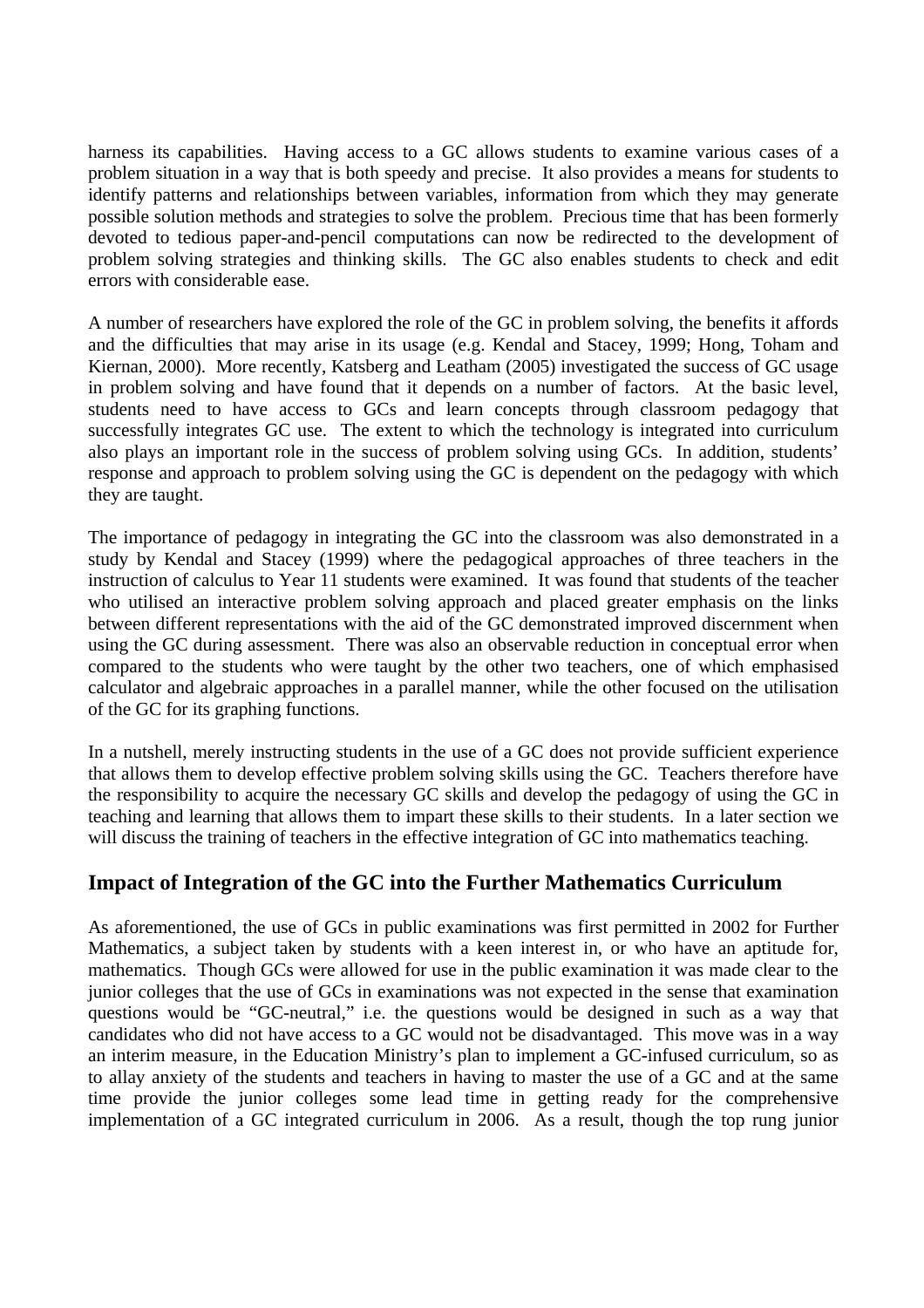colleges did attempt to prepare their students in the use of GCs so as to gain some advantages during the Further Mathematics examinations, most of the other junior colleges chose the status quo.

Inevitably, the introduction of GC in Further Mathematics has resulted in some changes in the design of the Further Mathematics examination questions. While no significant changes have been observed in questions on topics such as Mathematical Induction, Summation of Series, Roots and Coefficients of Polynomial Equations, Differentiation, Integration, Differential Equations, Reduction Formula, Complex Numbers, and Vectors, marked changes are seen in questions on Curve Sketching as well as Polar Coordinates. Generally, questions are now designed to test students more on their understanding of concepts than numerical or symbolic computations and manipulations and fewer marks are awarded on sketching of curves. For questions on Linear Spaces and Statistics, fewer questions involving computations which can be done on a GC have been set. In other words, attempts have been made to make the questions GC-neutral.

To illustrate the changes, we shall compare some typical questions before and after the introduction of the GC in the Further Mathematics curriculum. For example, before the introduction of the GC, a typical question on curve sketching looks like the one below in which parts (ii) and (iii) are clearly not GC-neutral.

## **Example 2**

The curve *C* has equation  $y = \frac{x^2 - 2x - 3}{2}$ 2  $y = \frac{x^2 - 2x}{x}$  $=\frac{x^2-2x-3}{x+2}$ .

- i) Find the equations of the asymptotes of *C*.
- ii) Draw a sketch of *C* showing the asymptotes and the coordinates of the points of intersection of *C* with the axes.

iii) On the same diagram draw a sketch of  $y = \frac{4}{(x+4)^2}$ .

iv) Hence show that the equation  $x^4 + 6x^3 - 3x^2 - 60x - 56 = 0$  has exactly 2 real roots.

After the introduction of GC, examination questions such as the following in which the equation of the curve is defined in terms of some unknown parameters rather than numerical values have been set. Note that even though this question is supposed to be GC-neutral, students who have access to a GC will still have an advantage in answering part (iv) as they can still graph *C* using a GC by putting say  $a = 2$ ,  $b = 3$  and  $c = 4$ .

## **Example 3**

The curve C has equation 
$$
y = \frac{(x-a)(x-b)}{x-c}
$$
,  $0 < a < b < c$ .

i) Express *y* in the form  $x + P + Q$  $P + P + \frac{Q}{x - c}$ , giving the constant *P* and *Q* in term of *a*, *b* and *c*.

- ii) Find the equations of the asymptotes.
- iii) Show that *C* has two stationary points.
- iv) Given that  $a + b > c$ , sketch *C* showing the asymptotes and the coordinates of the points of intersection of *C* with the axes.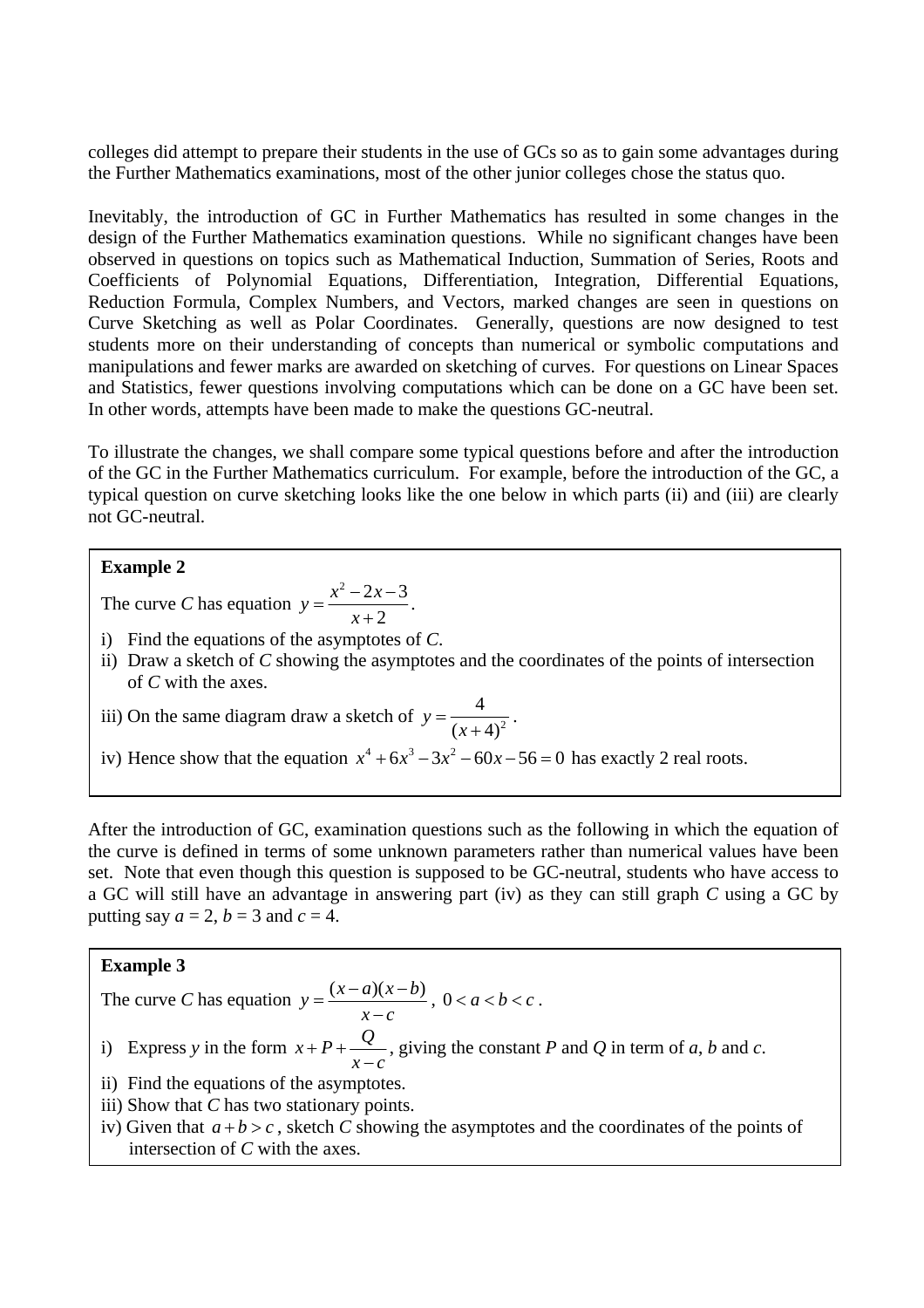On the other hand, for the topic on Polar Coordinates, a typical question before the year 2002 is close to the question below which is clearly not GC-neutral, or GC-biased which it is also called, as the GC is capable of performing numerical integration.

#### **Example 4**

Find the area of a loop of the curve whose polar equation is  $r = a \sin 4\theta$ , where *a* is a positive constant.

Following the introduction of GC, students have to answer questions with more parts which require them to show or prove that certain properties or results hold true, a consequence of the attempt to make the questions more GC-neutral. One such question is as shown below.

## **Example 5**

The curve *C* has polar equation  $r\theta = 1$ , for  $0 \le \theta \le 2\pi$ .

- i) Use the fact that  $\frac{\sin \theta}{\theta}$  tends to 1 as  $\theta$  tends to 0 to show that the line with Cartesian
- equation  $y = 1$  is an asymptote to *C*.
- ii) Sketch *C*.

The points *P* and *Q* on *C* correspond to  $\theta = \frac{\pi}{2}$  and  $\theta = \frac{\pi}{4}$  and  $\theta = \frac{\pi}{6}$  respectively.

 $6 \t 3$ iii) Find the area of the sector *OPQ*, where *O* is the origin.

iv) Show that the length of the arc PQ is 
$$
\int_{\frac{\pi}{6}}^{\frac{\pi}{3}} \frac{\sqrt{1+\theta^2}}{\theta^2} d\theta
$$
.

To investigate the usage of GC among Further Mathematics students, a study was carried out in 2003 with 190 second year pre-university students who take Further Mathematics at a junior college (Ng, 2006c). The study comprised three surveys carried out on three occasions of assessment: the 'common test' in June which was actually a mid-year summative assessment, a lecture test in August, and the preliminary examination in late September which was the final formal assessment for the two-year junior college programme. The topics involved in the three surveys were Curve Sketching, Linear Spaces and Statistics respectively. The first survey was carried out when students attempted a question on curve sketching that required them to draw a sketch of the curve whose equation was given, labelling the asymptotes, stationary points and intersections with coordinate axes (see Table 1 below). After answering the question, students were requested to indicate whether they utilised a GC. From the survey, students who used a GC appeared to perform better, with 61% of them scoring 4 or 5 marks out of a possible total of 5 marks while only 42% of the students who did not use a GC scored 4 or 5 marks. On the other hand, only 3% of the students who used a GC scored 0 or 1 mark while the corresponding percentage for those who did not use a GC is 24%.

In the second survey, students were asked to indicate whether they spent a significant amount of time on answering a Linear Spaces question, which entailed relatively intensive computations. While only 5% of the students who utilised the GC in answering the question stated that they spent a lot of time on the question, among those who did not use the GC, 31% indicated that they spent a lot of time on the problem. While this provides some indication of the temporal benefits of using the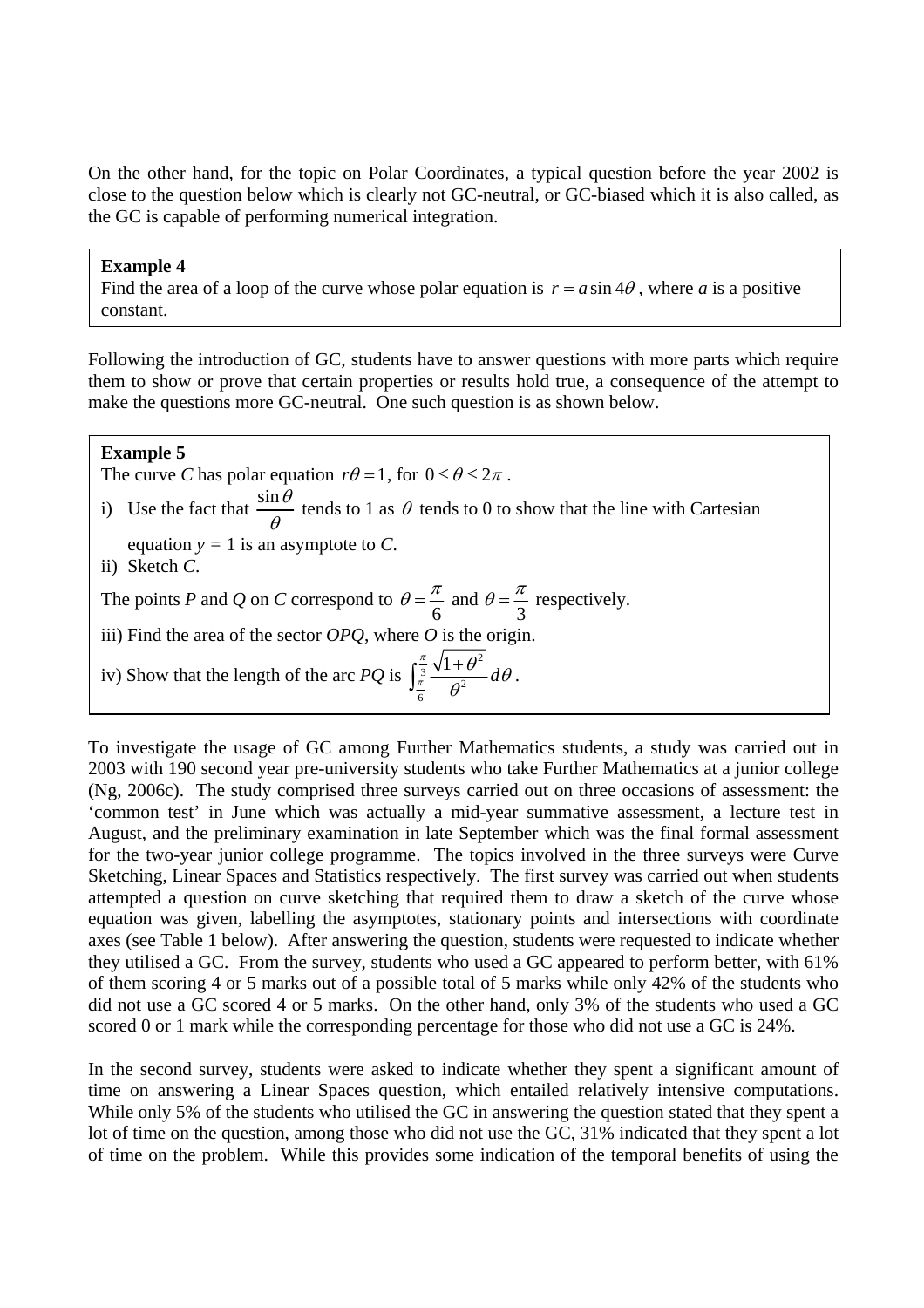GC in attempting advanced level questions under timed conditions, the subjective nature of "a lot of time" does not allow for definitive conclusions. The third and final survey examined the performance of students in the second paper of their preliminary examination which was on Statistics. The results show that students who utilised a GC tended to perform better, with 13% of them scoring more than 70 marks out of a possible total of 100. In contrast, only 9% of those did not use a GC scored more than 70 marks.

| <b>Survey</b>  | <b>Question</b>                                                                                                                                                                                                                                                                                                                                                                                                                                                                                                                                                                                                                                                              |  |  |  |  |  |  |
|----------------|------------------------------------------------------------------------------------------------------------------------------------------------------------------------------------------------------------------------------------------------------------------------------------------------------------------------------------------------------------------------------------------------------------------------------------------------------------------------------------------------------------------------------------------------------------------------------------------------------------------------------------------------------------------------------|--|--|--|--|--|--|
| $\mathbf{1}$   | Curve Sketching (June Common Test Question 6)<br>The curve C has equation given by $y = x + \beta + \frac{\beta}{x}$ , where $\beta \neq 0$ , $x \neq 0$ .<br>(a)<br>(i) Find the set of values of $\beta$ for which the curve C cuts the x-axis at two<br>distinct points.<br>$[2]$<br>(ii) If $1 < \beta < 2$ , draw a sketch of C, labelling clearly the asymptotes, stationary<br>points and any intersections with the coordinate axes, if applicable.<br>$[5]$<br>[Please indicate on the cover page whether you made use of the graphing calculator.]                                                                                                                 |  |  |  |  |  |  |
| $\overline{2}$ | <b>Linear Spaces (Lecture Test)</b><br>Given that $x$ is an eigenvector of each of the square matrices $A$ and $B$ with the<br>corresponding eigenvalues being $\lambda$ and $\mu$ respectively. Show that <b>x</b> is an eigenvector of<br>$(i)$ kA,<br>$(ii)$ $A + B$ ,<br>and find their corresponding eigenvalues.<br>$[4]$<br>Find the eigenvalues and the corresponding eigenvectors of the matrix A, where<br>$A = \begin{bmatrix} 1 & -3 & -3 \\ -8 & 6 & -3 \\ 8 & -2 & 7 \end{bmatrix}.$<br>[6]<br>Hence, find a matrix <b>P</b> and a diagonal matrix <b>D</b> in terms of <i>n</i> such that $SP = PD$ where<br>$S = A + 2A + 3A +  + nA, n \in Z^{+}.$<br>$[5]$ |  |  |  |  |  |  |
| 3              | <b>Preliminary Examination Paper 2 (Question 7)</b><br>A certain local authority was looking into the length-of-service characteristics of its<br>employees. Jobs were classified as 'manual', 'technical' or 'administrative'. Records<br>were available showing how long each employee had served with the authority.<br>A total of 150 employees, chosen at random from all the employees of the authority,<br>were investigated and the results were as follows:<br><b>Type of Jobs</b><br><b>Length of service</b><br>$< 6$ months<br>6 months to 2 years<br>$>$ 2 years<br>30<br>Manual<br>11<br>19                                                                    |  |  |  |  |  |  |

Table 1: The surveys and their related test items.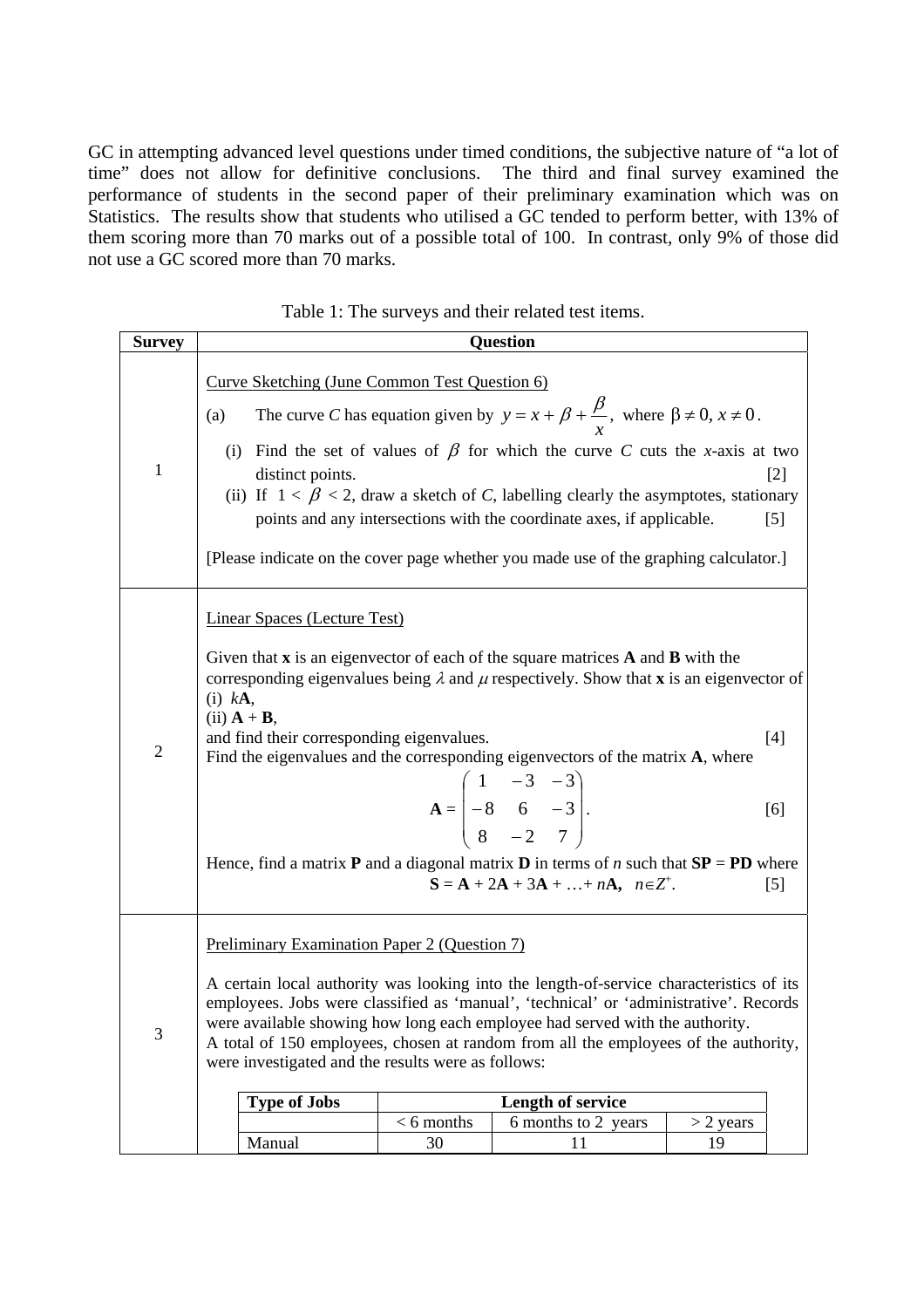| Technical                                                                                |  |  |  |  |  |  |
|------------------------------------------------------------------------------------------|--|--|--|--|--|--|
| Administrative                                                                           |  |  |  |  |  |  |
|                                                                                          |  |  |  |  |  |  |
| Examine whether the data provide evidence of an association between the types of job     |  |  |  |  |  |  |
| and the length of service of the employee at the 1% significance level.<br><sup>61</sup> |  |  |  |  |  |  |

The above results suggest that GC users may perform better than non-GC users in a timed paperand-pencil assessment. However, there were also many students who did not do well despite having the advantage of using GC technology. This might stem from the relative unfamiliarity with some GC functions in addition to the lack of exposure to specific methods of using GC in solving mathematical problems among these students. Further in-depth studies need to be performed to identify the factors that influence GC usage, such as teacher proficiency in GC and pedagogical practices. A teaching scheme that incorporates the use of the GC on a regular basis needs to be developed and systematically carried out to unfold the many facets of GC use and its potential as a teaching and learning tool.

# **Support and Training for Teachers**

Since the implementation of the new curriculum, there has been considerable expectation among policy makers and educators alike of the success of GC use and the new possibilities that it affords both students and teachers, particularly in the classroom environment. However, informal feedback from the teachers suggests that GC is currently underutilised among students. This is consistent with research carried out in North America, Europe and Australia which has shown that students tend to utilise the GC like a scientific calculator, albeit one with more advanced computational functions (Graham, Headlam, Honey, Sharp and Smith, 2003). There is therefore a need to promote the use of the GC among students and teachers play a pivotal role. Indeed, whether teachers could effectively integrate the use of GC into the mathematics classroom so that their students can harness the GC in problem solving is central to the success of integrating GC into classroom.

In order that teachers could master the skills in using the GC and pedagogical repertoire to take advantage of the GC's capabilities, the issue of professional development needs to be addressed. Teachers need to have access to programmes that enable them to upgrade their skills. In-service courses on the use of GCs in the classroom conducted by the author in 2005 and 2006 have served the purpose of equipping teachers with the skills in using the GC as well as the pedagogy to use GC in the classroom. Participants of the courses were exposed to different pedagogical approaches with the GC to assist them in conducting lessons that use an inquiry-based approach and which are more student-centred (Ng, 2005). Feedback regarding the course suggested that teachers enjoyed the practical and hands-on approach to mastering the use of a GC and the ample opportunities given to apply the GC skills in solving advanced level problems. They were also more confident in using the GC and less apprehensive about integrating GC use into their teaching after attending the course. In a nutshell, teachers need to upgrade their professional skills through programmes that focus on the functions of the GC, its use in solving advanced level problems using a hands-on approach, which models the approach they should take with their students. As local teachers deem availability of teaching resources important to the success of their teaching, they also appreciate the provision of materials such as the book written by the author (Ng, 2006) that could be used both as a quick reference in their teaching or be used as a course book for getting their students started with the GC.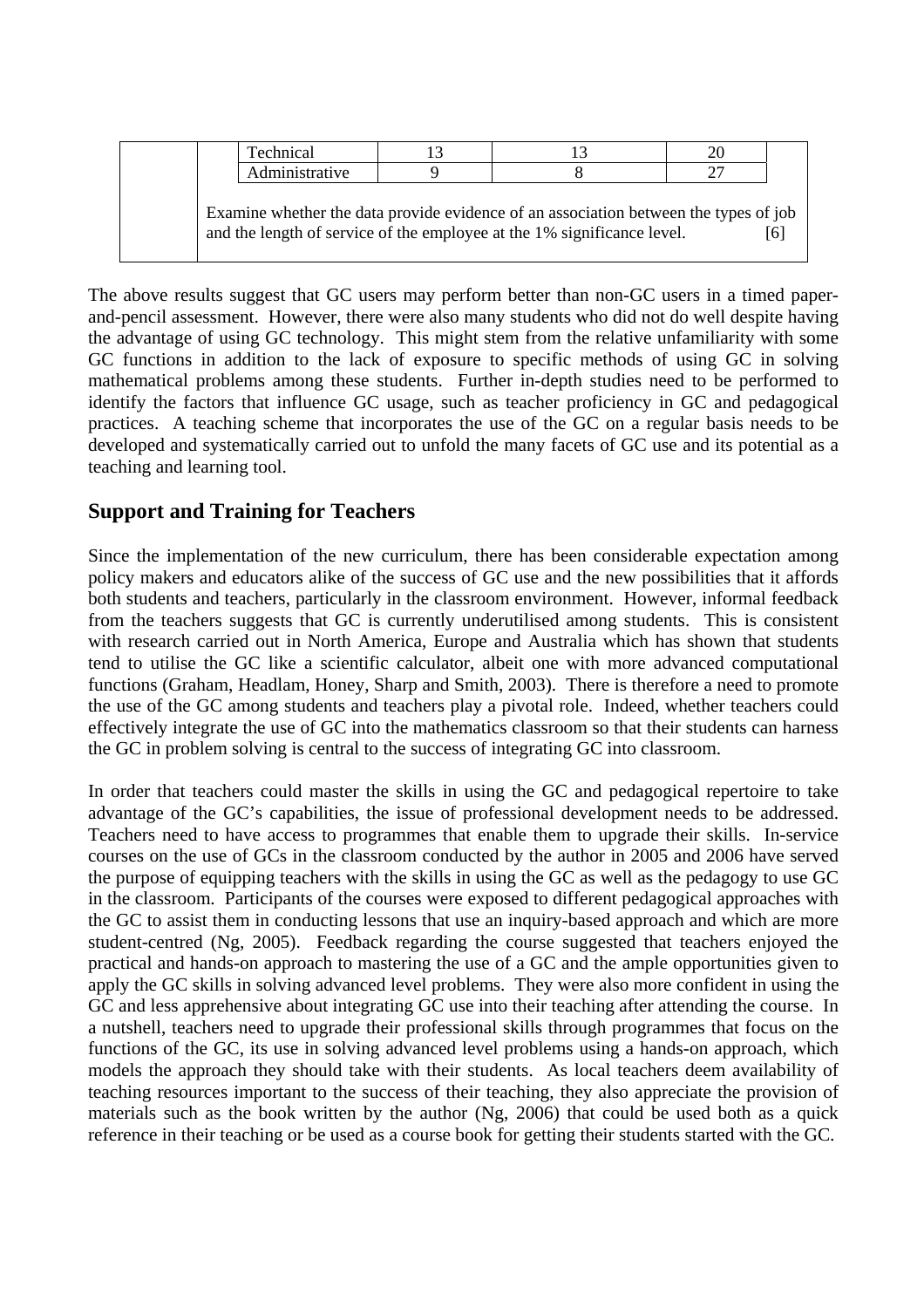Teachers' attitudes towards the GC depend on how much they believe in the benefits that the technology can bring forth. They need to be made aware that such technology has the potential to promote a dynamic classroom environment and increase students' levels of confidence through better understanding of concepts and an increase in problem solving abilities (Dunham, 1993). In a study done by the author the factors that might influence the integration of Information and Communications Technology in the classroom were examined with the aid of a survey developed to garner responses of teachers regarding the matter (Ng, 2006a). The pilot study, based on the responses of 60 pre-service mathematics teachers, showed that for this group of teachers, usefulness and worthiness of the technology being integrated was the most important, followed by support from the various departments in the school and then availability and accessibility of the technology. In addition, professional development was also found to be an important factor. Although the response of this group of teachers may not be representative of the views of pre-university level mathematics teachers, it nonetheless shed some light on issues that are of utmost concern to them in the integration of technology such as the GC into their lessons. Teachers therefore need to be convinced of the merits of using the GC, even though the requirement for students to learn to use the technology is compulsory. Support from school administrative personnel and members of other departments are also vital as role models are required to assist teachers in considering the benefits of technology integration (Cafolla and Knee, 1999).

# **Impact of GC Integration on Assessment in the New Curriculum**

As aforementioned, in the new curriculum the use of GC during advanced level examinations is not only allowed but is in fact expected as there will be questions which specifically require the use of a GC to answer. It will therefore be assumed that candidates have access to a GC during examinations. As a general rule unsupported answers obtained from a GC are allowed unless the question states otherwise. Where unsupported answers from a GC are not allowed, students are required to present the mathematical steps using mathematical notations and not calculator commands (SEAB, 2006). It is therefore imperative that students be fully aware of the circumstances under which they are expected to operate the GC during the examination. To help students acquaint themselves with the use of such technology under examination conditions, assessment needs to be modified at the school level in order to address this new development and teachers need to ensure that ongoing assessment, whether formal or informal, makes use of the capabilities of the GC as experience is a valuable commodity in the use of GC.

Generally, examination questions will be designed in ways to integrate GC in an appropriate and meaningful way so that candidates are free from carrying out tedious computations, thus creating more time and space for higher order thinking. Students may be asked to solve problems arising from a context or application where an analytical or neat solution is not available and where a numerical answer obtainable with the aid of a GC is necessary to take the question further or reach a meaningful conclusion. Students may also have to carry out simple (but otherwise tedious) investigations or trials so that they may form a hypothesis which they could be asked to prove analytically.

The design of a question is determined by its assessment objectives. If the objective of the question is to assess if students have understood a particular concept, then the question may be designed in such a way that the answer is not obtainable from the GC directly, such as when the magnitude of the value is too large or small for the GC to handle. Using a parameter instead of a numerical value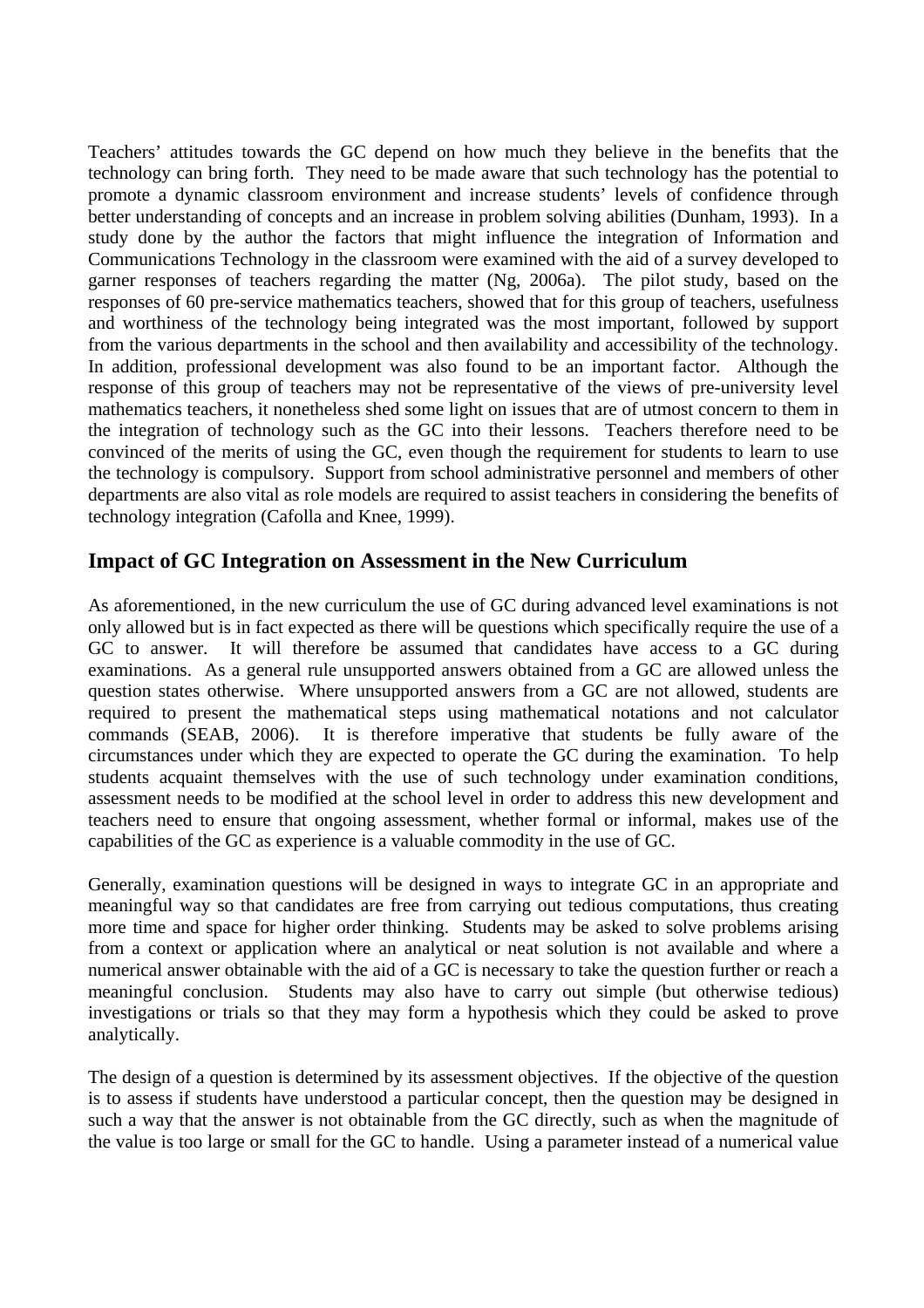is another possible approach. In some questions, students will be expected to be able to reason why certain mathematical properties hold.

One of the concerns of teachers pertains to the use of the GC in curve sketching. Based on the objective of the question, that is, to test skills in determining the properties of a given curve as opposed to deriving an equation of a graph, teachers need to formulate their questions accordingly. The emphasis on actual sketching of curve has been reduced and the focus is on the properties of the curve. However, students are still expected to be familiar with standard forms of certain graphs. Thus, questions can still require students to perform computations to solve a problem. For example, a standard curve is given and students are required to derive the equation of the graph. When teachers wish to request that students use an analytical method in a question, they may indicate this using a number of phrases, such as "use a non-calculator method", to ensure that students arrive at a solution via the analytical method.

There is also heightened concern that the GC is used as a medium for trial and error rather than mathematical reasoning. While it is inevitable that some questions require some form of trial and error, particularly as a stepping stone to solving the problem fully, students need to be made aware that GC use does not replace the requirement for conceptual understanding and mathematical reasoning. The use of the GC as an initial investigative method via trial and error is a valid one which can lead to further explorations and discovery through reasoning. So while questions could be designed to allow students to explore various cases, look for a pattern, and make conjectures, it should be designed in such a way it cannot be answered using entirely trial and error method and that more feasible method which requires a demonstration of mathematical skills are available.

Another area of concern arises from the requirement to clear calculator memory prior to the start of the examination in order to erase any programmes or applications which are either pre-loaded or downloaded by students for learning purposes. This is a practical concern as the scale of national examinations is fairly large and not all the invigilators are mathematics teachers who are familiar with the GC. This issue has been partially addressed by ensuring that all invigilators are provided with the instructions on resetting calculators.

# **Conclusion**

Advocates of GC use generally reason that using the GC in the classroom will reduce time spent on by-hand calculations and as a result, classroom time may be redirected to investigation and understanding of mathematical concepts (Drijvers and Doorman, 1996) and research has shown students can benefit from the use of GC in terms of academic achievement (e.g. Harskamp, Suhre and Van Struen, 2000; Hong, Toham and Kiernan, 2000). Indeed, integration of the GC into the mathematics curriculum allows students and teachers the opportunity to explore mathematical concepts through novel approaches that might otherwise be unavailable through other means. A wider range of problems are now accessible to students, such as non-standard functions and matrices, which create greater opportunities for teachers to further extend student's learning through meaningful classroom activities. The intent of GC use is to encourage students to engage in stimulating discussions and activities in mathematics where they can explore different approaches in solving problems and establish links between different concepts. It is an integrated approach in learning of mathematics as opposed to a skill that is appended to supplement learning on the side. Furthermore, as reasoned by advocates of GC, the GC allows students to execute routine procedures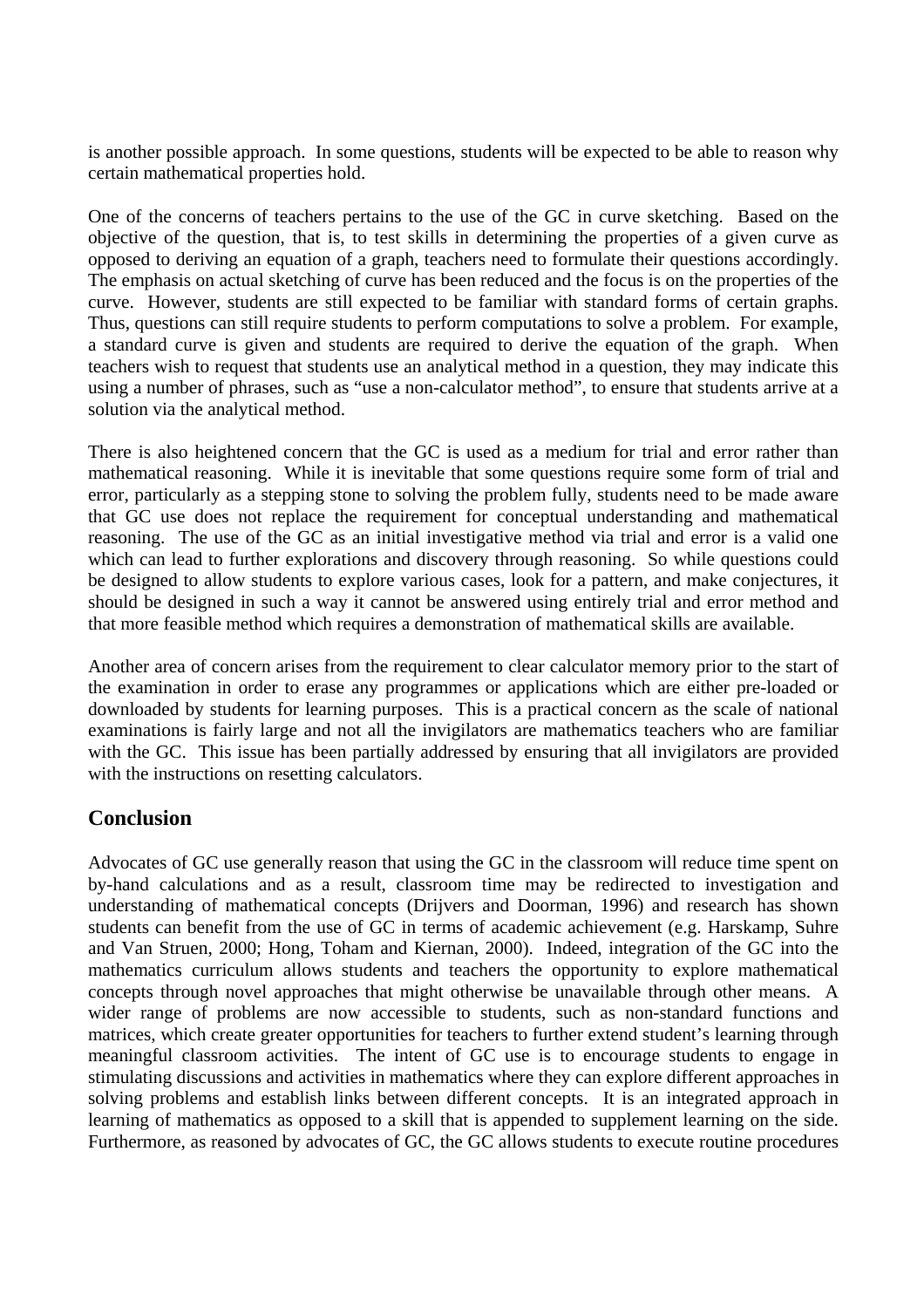accurately and quickly, allowing for the generation of connections between algebraic and geometric ideas and rapid switching between different representations when exploring mathematical results. This allows more time for students to think and reflect as well as discover different concepts. Such benefits do not only apply to activities in the classroom but in assessment as well.

The GC should be harnessed so that students can learn mathematics in a meaningful context, using analytical, graphical and numerical techniques which allow them to appreciate the practical nature of their endeavours and appreciate the application of mathematics to real-world problems and situations. These capabilities of the GC will enable students to learn through exploration and help them investigate mathematical concepts with greater ease. Students will also be encouraged to communicate with others and learn through collaborative work, share and discuss their findings on solutions to real-life problems and understand mathematical relationships through in-class activities.

The potential for student conceptual understanding, skill acquisition and mathematical reasoning development that comes through usage of the GC is only limited by the extent to which this technology is utilised in the classroom. Teachers need to provide sufficient instruction, scaffold students' learning processes and create more avenues of exposure so that students are able to learn how to use the GC throughout the various stages of the problem solving process rather than use it to replace complex manual computations. However, rigorous mathematical solutions cannot be replaced by GC use. Conceptual understanding, mathematical reasoning and skill proficiencies are key elements of the curriculum which should not be downplayed by the use of GC.

The modes of assessment, particularly in the setting of questions, need to be modified to reflect the changes in the curriculum and national assessment requirements. Teachers therefore have to be certain about the objective of their assessment and modify their requirements accordingly. Furthermore, it is important to note that as with all pedagogical approaches, with technology or otherwise, there are limitations pertaining to its use. Therefore a holistic approach to using the GC should also include creating awareness and identifying potential limitations of GC use.

Conclusively, integrating the GC into the advanced level curriculum proves to be a challenge at the various implementation levels, but it is nonetheless a worthy undertaking, especially in the light of the benefits that the GCs can bring forth, particularly on mathematical achievement (Ruthven, 1995). However, the use of GC should not be treated as a means to an end, be it a gain in academic results or skills in technology, but rather as a tool that requires circumspect usage in order to harness it to its full advantage.

## **References**

- Cafolla, R. and Knee, R. (1999). *Factors limiting technology integration in education: the leadership gap*. [On-line]. Available: http://www.coe.uh.edu/insite/elec-pub/html1995/152.htm.
- Drijvers, P., and Doorman, M. (1996). The graphics calculator in mathematics education. *Journal of Mathematical Behavior, 15,* 425-440.
- Dunham, P.H. (1993). Does using calculators work? The jury is almost in. *UME Trends, 5*(2), 8-9.
- Graham, T., Headlam, C., Honey, S., Sharp, J., and Smith, A. (2003). The use of graphics calculators by students in an examination: what do they really do? *International Journal of Mathematical Education in Science and Technology, 34(3),* 319-334